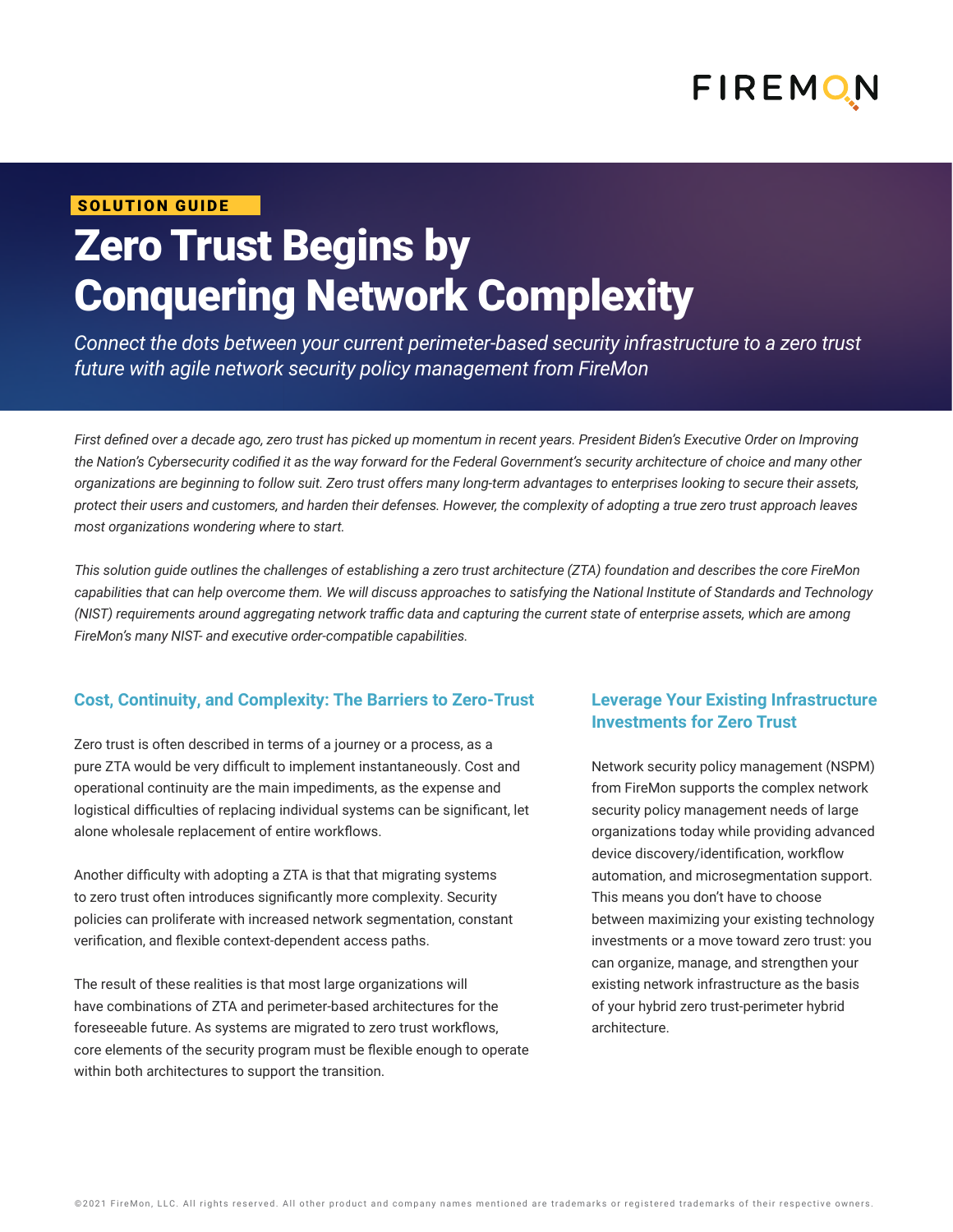

**<sup>\*</sup> NIST Core Compoments** \* How FireMon Supports NIST

#### *Figure 2: Agile NSPM from FireMon supports a broad range of core zero trust logical components*

Policy management sits at the heart of zero trust: the ability to visualize, normalize, manage, and monitor rules across the entire network from the datacenter to the cloud. FireMon's NSPM delivers the necessary scalability, flexibility, and real time visibility to support zero trust.

The old cliché "you can't protect what you can't see" goes even farther under a zero trust paradigm. You also can't protect what you can't manage. Agile NSPM from FireMon allows security teams to create and enforce consistent policies across complex networks spanning from the datacenter to the cloud, with the flexibility to adapt to the constantly-evolving nature of a zero trust approach.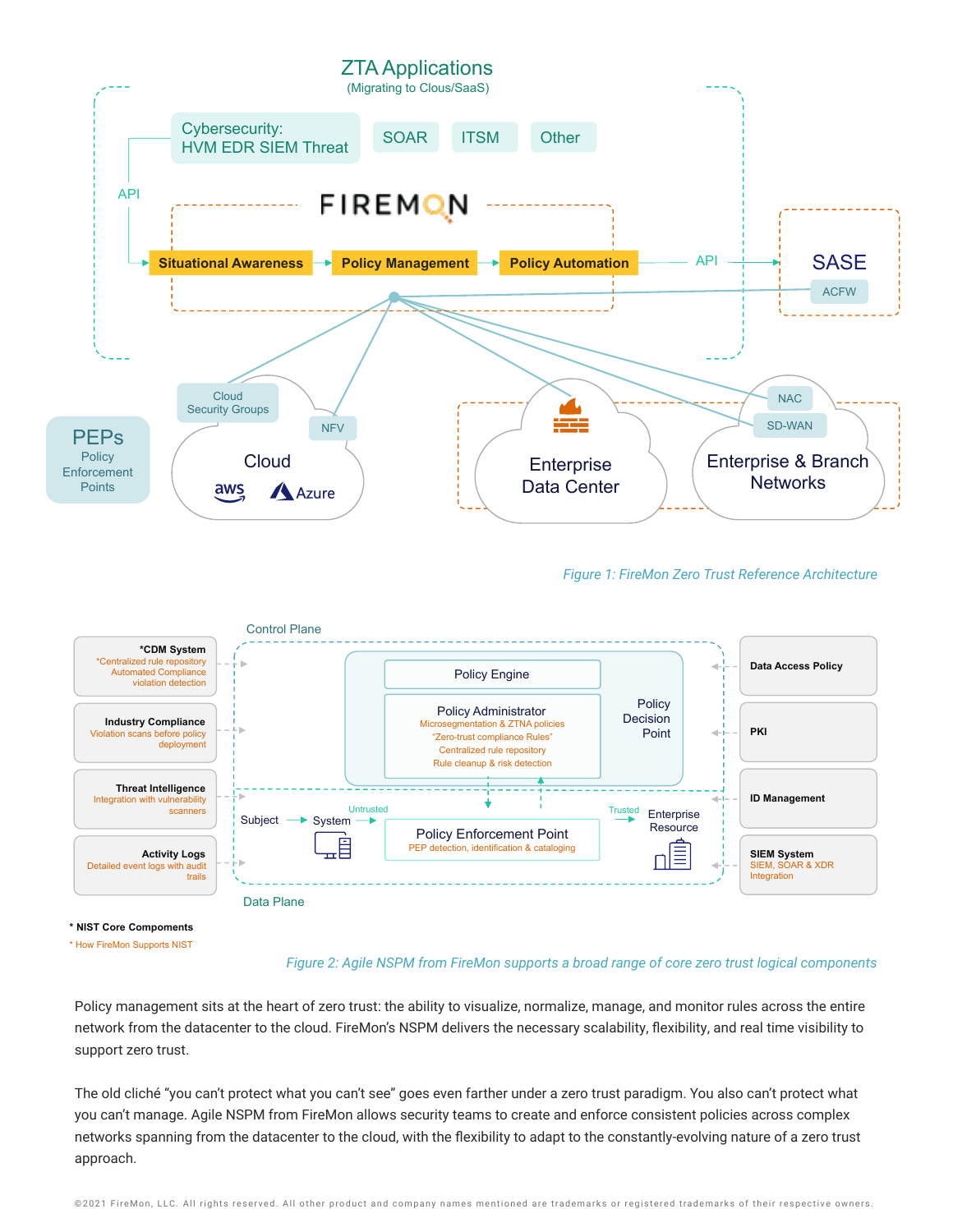## Mapping FireMon to the NIST 800-207 Logical Components

| <b>Component</b>                                                   | <b>NIST Description (Abridged)</b>                                                                                                                                                                                                                                                                                                                                                                                                                                                                                                                                                                                                                                                                                                                                                                                                          | <b>NSPM Offers</b>                                                                                                                                                                                                                                                             | <b>Only from FireMon</b>                                                                                                                                                                                                                                                                                                                       |
|--------------------------------------------------------------------|---------------------------------------------------------------------------------------------------------------------------------------------------------------------------------------------------------------------------------------------------------------------------------------------------------------------------------------------------------------------------------------------------------------------------------------------------------------------------------------------------------------------------------------------------------------------------------------------------------------------------------------------------------------------------------------------------------------------------------------------------------------------------------------------------------------------------------------------|--------------------------------------------------------------------------------------------------------------------------------------------------------------------------------------------------------------------------------------------------------------------------------|------------------------------------------------------------------------------------------------------------------------------------------------------------------------------------------------------------------------------------------------------------------------------------------------------------------------------------------------|
| <b>Policy</b><br>administrator                                     | Responsible for establishing and/or shutting down the<br>communication path between a subject and a resource. It would<br>generate any session-specific authentication and authentication<br>token or credential used by a client to access an enterprise<br>resource. It is closely tied to the PE and relies on its decision to<br>ultimately allow or deny a session. If the session is authorized<br>and the request authenticated, the PA configures the PEP to<br>allow the session to start. If the session is denied (or a previous<br>approval is countermanded), the PA signals to the PEP to shut<br>down the connection. Some implementations may treat the PE<br>and PA as a single service; here, it is divided into its two logical<br>components. The PA communicates with the PEP when creating<br>the communication path. | NSPM is a central<br>repository for all policy<br>rules across all vendors<br>throughout the entire<br>environment; although<br>NSPM does not directly<br>control PEPs or policy<br>engines, it is a critical<br>element in ensuring<br>policies are consistent and<br>secure. | Highly-scalable policy<br>management across<br>complex, multi-vendor<br>enterprise environments;<br>custom "zero-trust<br>compliance" rules for<br>network security policies;<br>finely-tuned global<br>microsegmentation and<br>ZTNA policies; clean reused,<br>redundant and overly-<br>permissive access policies<br>to close security gaps |
| <b>Policy</b><br>enforcement<br>point                              | Responsible for enabling, monitoring, and eventually terminating<br>connections between a subject and an enterprise resource.<br>The PEP communicates with the PA to forward requests and/<br>or receive policy updates from the PA. This is a single logical<br>component in ZTA but may be broken into two different<br>components: the client (e.g., agent on a laptop) and resource<br>side (e.g., gateway component in front of resource that controls<br>access) or a single portal component that acts as a gatekeeper<br>for communication paths. Beyond the PEP is the trust zone (see<br>Section 2) hosting the enterprise resource.                                                                                                                                                                                              | <b>NSPM</b> provides policy<br>management and<br>distribution across all<br>PEPs.                                                                                                                                                                                              | Detection, identification<br>and cataloging of all<br>PEPs across the entire<br>environment (on-premises,<br>cloud, and hybrid<br>environments including<br>SASE, SDN, NFV, FWaaS,<br>and SD-WAN                                                                                                                                               |
| <b>Continuous</b><br>diagnostics<br>and mitigation<br>(CDM) system | This gathers information about the enterprise asset's current<br>state and applies updates to configuration and software<br>components. An enterprise CDM system provides the policy<br>engine with the information about the asset making an access<br>request, such as whether it is running the appropriate patched<br>operating system (OS), the integrity of enterprise-approved<br>software components or presence of non-approved components<br>and whether the asset has any known vulnerabilities. CDM<br>systems are also responsible for identifying and potentially<br>enforcing a subset of polices on non-enterprise devices active on<br>enterprise infrastructure.                                                                                                                                                          | Real-time automated<br>detection and response<br>for compliance violations,<br>high-risk events,<br>misconfigurations, and<br>policy changes                                                                                                                                   | Thorough access path<br>analysis to discover and<br>mitigate vulnerabilities/<br>leaks; attack simulations to<br>uncover network security<br>policy weaknesses                                                                                                                                                                                 |
| <b>Industry</b><br>compliance<br>system                            | This ensures that the enterprise remains compliant with any<br>regulatory regime that it may fall under (e.g., FISMA, healthcare<br>or financial industry information security requirements). This<br>includes all the policy rules that an enterprise develops to ensure<br>compliance.                                                                                                                                                                                                                                                                                                                                                                                                                                                                                                                                                    | Automatic compliance<br>violation detection and<br>mitigation; compliance<br>violation detection as<br>part of workflows before<br>policies are deployed.                                                                                                                      | <b>Real-time detection</b><br>and alerts; continuous<br>compliance                                                                                                                                                                                                                                                                             |
| <b>Threat</b><br>intelligence<br>feed(s)                           | This provides information from internal or external sources that<br>help the policy engine make access decisions. These could be<br>multiple services that take data from internal and/or multiple<br>external sources and provide information about newly discovered<br>attacks or vulnerabilities. This also includes newly discovered<br>flaws in software, newly identified malware, and reported attacks<br>to other assets that the policy engine will want to deny access to<br>from enterprise assets.                                                                                                                                                                                                                                                                                                                              | Integrated with threat feeds<br>to detect known policy-<br>related vulnerabilities                                                                                                                                                                                             | Integration with Qualys,<br>Rapid7, and Tenable                                                                                                                                                                                                                                                                                                |
| <b>Network</b> and<br>system activity<br>logs                      | This enterprise system aggregates asset logs, network traffic,<br>resource access actions, and other events that provide real-time<br>(or near- real-time) feedback on the security posture of enterprise<br>information systems.                                                                                                                                                                                                                                                                                                                                                                                                                                                                                                                                                                                                           | Detailed policy-related<br>event logging with audit<br>trails                                                                                                                                                                                                                  | <b>Expandable log history</b><br>based on available storage                                                                                                                                                                                                                                                                                    |
| <b>SIEM system</b>                                                 | This collects security- centric information for later analysis. This<br>data is then used to refine policies and warn of possible attacks<br>against enterprise assets.                                                                                                                                                                                                                                                                                                                                                                                                                                                                                                                                                                                                                                                                     | Event detection and<br>response integration with<br>SIEM, SOAR, and XDR<br>systems                                                                                                                                                                                             | Open APIs enable custom<br>integrations with SIEM<br>platforms for visibility and<br>control                                                                                                                                                                                                                                                   |

#### *Find the full NIST descriptions at<https://doi.org/10.6028/NIST.SP.800-207>*

©2021 FireMon, LLC. All rights reserved. All other product and company names mentioned are trademarks or registered trademarks of their respective owners.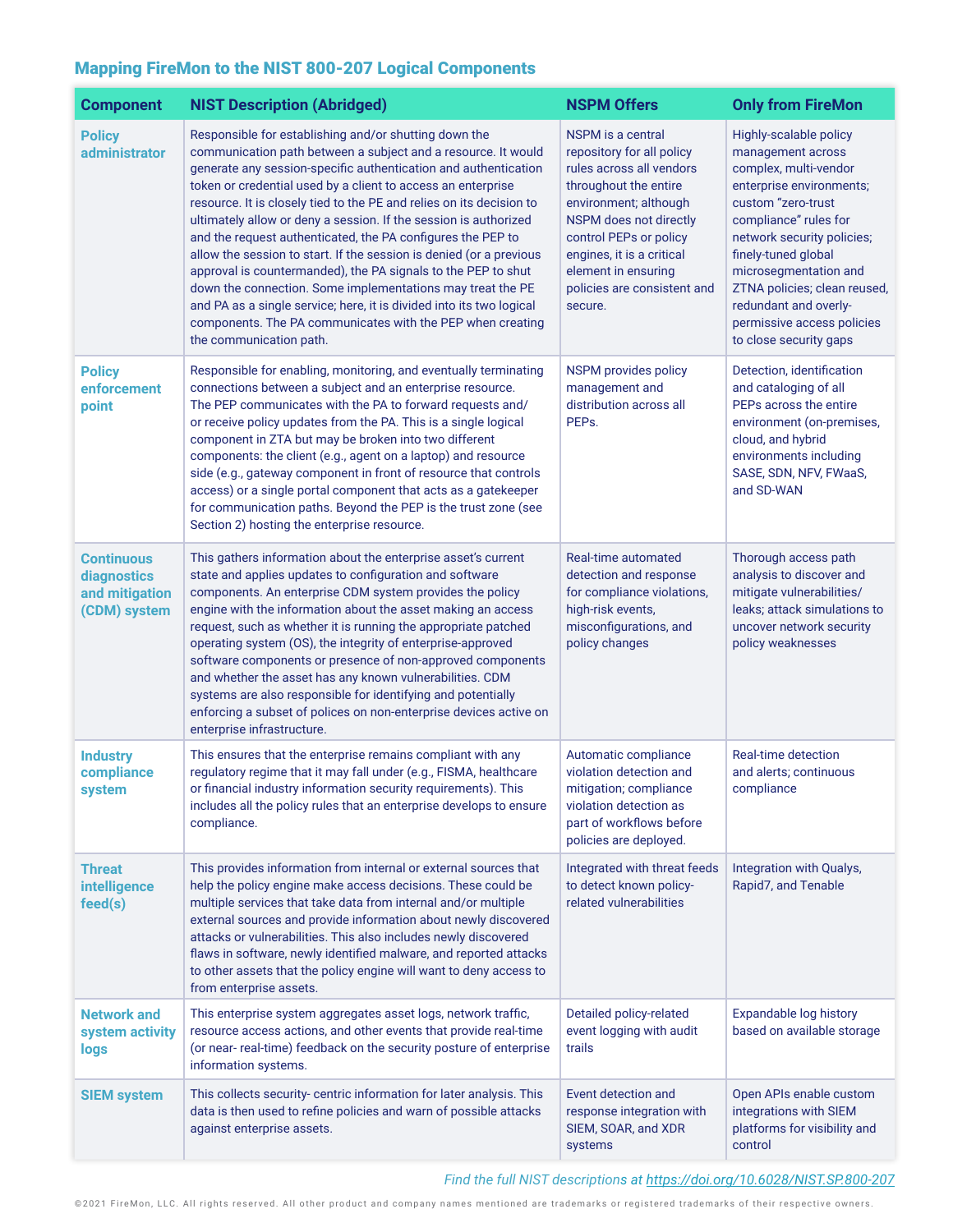#### **Know the Unknown: Situational Awareness**

Knowing your network is critical to zero trust. NIST's ZTA requires an always-up-to-date view of the IP address space in use, layer 3 (L3) forwarders and policy enforcement points, routed path topology, and subnets. But most tradecraft "discovery" falls short of this definition, as it is often focused solely on endpoint assets.

FireMon Lumeta gives your organization a comprehensive view of your network: everything from physical, cloud, virtual, and software-defined network infrastructure and endpoints to operational technology and internet of things (OT/IoT). It starts with an examination of the forwarders and routes in the network and assumes that any target address space provisioned is simply the beginning.

Lumeta provides an accurate view of the infrastructure based on the actual L3 topology and forwarders. This leads to a thorough view of the address space, a complete endpoint census and, crucially, the location (subnet, switch-port, nearest gateway/router, firewall, and potentially geo-location) of those endpoints on the network. These insights into network traffic data and the current state of enterprise assets are important characteristics in any ZTA by NIST standards.

#### **Tame Complexity: Security Policy Management**

Policy management and decision-making are essential aspects of a ZTA. Since no access request should be implicitly trusted more than any other, the ability to construct, manage, and maintain compliance with compound policies is critical. Increasingly, policy management and the access-engine are control-plane services handled separately from the PEP functions (including firewalls and cloud security groups) that remain within the data-plane. As most organizations need to maintain these policies across complex, hybrid multi-vendor environments, manual policy management is untenable.

FireMon Security Manager is the industry-defining NSPM solution. It normalizes policy content across environments containing multiple firewall vendors, cloud security groups, and SD-WAN and SASE offerings. This capability allows the tenets of zero trust to be actualized in the organization among policy engine, policy administrator, and policy enforcement point components.

Normalization of policies across a complex environment allows security architects to have a unified view, enabling near real-time audits and assurance that the policy infrastructure is secure and compliant. As the number and variety of PEPs increase within ZTA microsegmentation zones, the ability of the policy administrator to automatically establish and shut down communication sessions is essential.



*Figure 3: The unified view of policy in FireMon Security Manager facilitates elimination of overly-permissive, redundant, or unused policies across a complex multi-vendor ZTA environment without resorting to "swivel-chair" management– accessing each vendor management console to implement changes.*